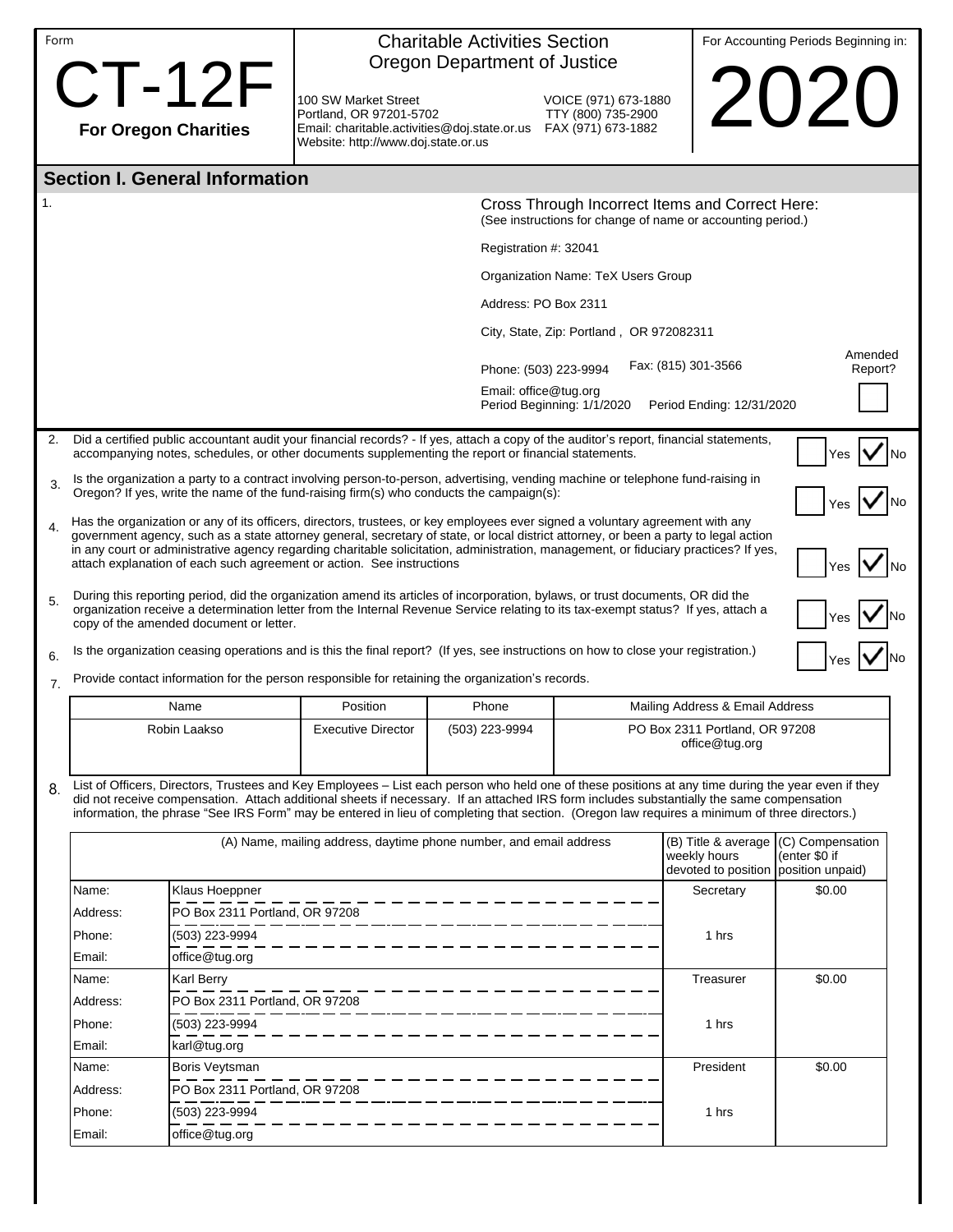| Name:                                 | Robin Laakso                        | <b>Executive Director</b> | \$52,452.00 |  |  |  |
|---------------------------------------|-------------------------------------|---------------------------|-------------|--|--|--|
| Address:                              | PO Box 2311 Portland, OR 97208      |                           |             |  |  |  |
| Phone:                                | (503) 223-9994                      | 40 hrs                    |             |  |  |  |
| Email:                                | office@tug.org                      |                           |             |  |  |  |
| Name:                                 | Arthur Reutenauer                   | <b>Vice President</b>     | \$0.00      |  |  |  |
| Address:                              | PO Box 2311 Portland, OR 97208-2311 |                           |             |  |  |  |
| Phone:                                | 503-223-9994                        | 1 hrs                     |             |  |  |  |
| Email:                                | office@tug.org                      |                           |             |  |  |  |
| <b>Form Continued on Reverse Side</b> |                                     |                           |             |  |  |  |